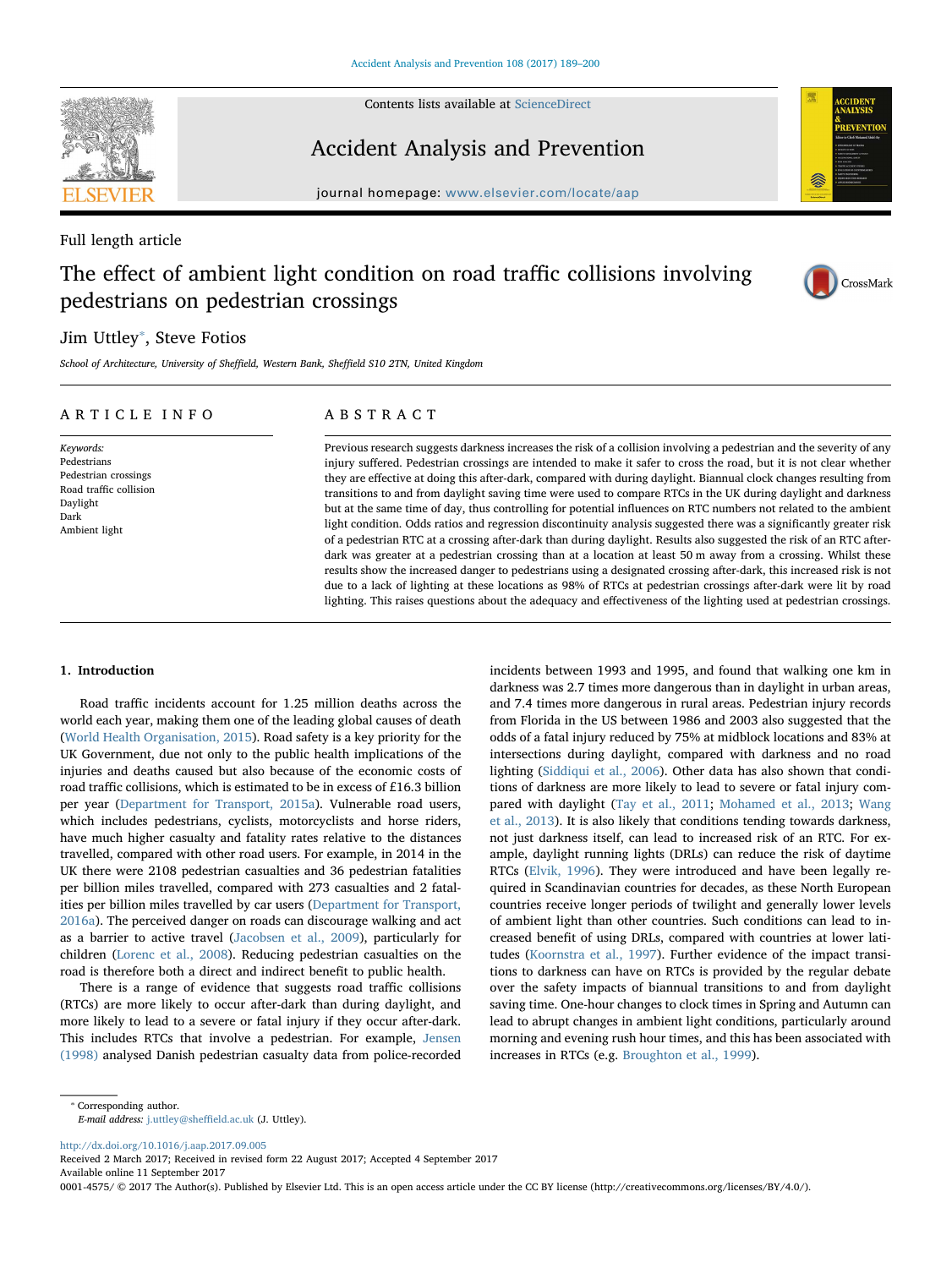#### <span id="page-1-0"></span>Table 1

| Feature                                          | Type of crossing |                  |                  |                    |                                    |  |
|--------------------------------------------------|------------------|------------------|------------------|--------------------|------------------------------------|--|
|                                                  | Zebra            | Pelican          | Puffin           | Toucan/<br>Pegasus | Traffic signal<br>pedestrian phase |  |
| Road surface marking                             | ✓                | x                | x                | x                  | x                                  |  |
| Pedestrian-controlled<br>traffic signal          | x                |                  |                  |                    | x                                  |  |
| Pedestrian sensor                                | x                | $\boldsymbol{x}$ |                  |                    |                                    |  |
| Provisions for non-<br>pedestrian road-<br>users | x                | $\boldsymbol{x}$ | $\boldsymbol{x}$ |                    |                                    |  |
| Traffic signal junction $x$                      |                  | x                | $\boldsymbol{x}$ | x                  |                                    |  |

According to UK data, 77% of road collisions that kill or seriously injure a pedestrian occur when the pedestrian is crossing the road ([Department for Transport, 2015b\)](#page-10-3). Designated road crossing locations (referred to here as pedestrian crossings, but also known as crosswalks) are a design feature of transport infrastructure in most developed countries that aims to reduce the frequency of pedestrian collisions. These aim to enhance safety by alerting the driver to the presence of a pedestrian crossing and making the pedestrian more visible to allow corrective action to be taken, using a combination of road surface markings and supplementary lighting. In the UK there are four main types of pedestrian crossing, and their key features are highlighted in [Table 1](#page-1-0). Example photographs of a typical puffin crossing during daylight and after-dark are shown in [Fig. 1.](#page-1-1)

[Table 2](#page-2-0) shows past studies of pedestrian risk of accident when using road crossings. There are three limitations evident from this overview of past literature. First, findings are mixed about the effect of designated crossing facilities on the risk to pedestrians – some studies (e.g. [Keall, 1995; AA Foundation, 1994; Ghee et al., 1998; Al-Ghamdi, 2002\)](#page-11-10) suggest crossings have a beneficial effect on pedestrian road safety, whilst others (e.g. [Zegeer et al., 2005,](#page-11-11) see [Table 3](#page-3-0); [Koepsell et al., 2002;](#page-11-12) [Tay et al., 2011\)](#page-11-12) suggest there is no effect or even a negative effect. Second, not all studies adequately control for exposure to risk, for example by accounting for the number of crossings made by pedestrians or the traffic volumes. Such data about risk exposure is difficult to obtain, and most studies that do include measures of exposure base these on estimates from a sample time period or sample of survey respondents (e.g. [Koepsell et al., 2002; Zegeer et al., 2005; Keall, 1995](#page-11-12)). Third, most studies examining collisions at pedestrian crossings can say little about whether the apparent increase in risk to pedestrians during hours of darkness applies to pedestrians using designated crossings, and whether the risk after-dark is reduced at crossing locations. This is relevant not only to the design of pedestrian crossings, but also to how they are lit.

One of the purposes of a pedestrian crossing is to make the presence of a pedestrian and the likelihood of them crossing the road more conspicuous to the driver. This requires not only alerting the driver to

the fact they are approaching a designated crossing, but also making any pedestrian stood at or on the crossing visible to the driver. Supplementary road lighting is widely used to increase the visibility and conspicuity of the crossing and anything on it. Local design guides specify how a crossing should be lit, for example ILP TR12:2012 ([Institute of Lighting Professionals, 2012](#page-11-13)) in the UK, AS/NZS 1158.4:2015 ([Standards New Zealand, 2015](#page-11-14)) in Australasia, and IESNA RP-8:2014 ([IESNA, 2014](#page-11-15)) in North America. These guides do not agree however on the type and amount of light that should be used; the UK guide for example specifies ratios for horizontal and vertical illuminances (e.g. minimum horizontal illuminance on the crossing surface is 3.5 times that of the road surface illuminance), whereas the Australasian guide suggests horizontal illuminances of 16 lx for local roads and 32 lx for arterial roads. The guidance for North America instead suggests vertical illuminances of 10 lx and 2 lx for areas of high and medium pedestrian conflict. This variation in the recommendations of different guidance documents indicates a lack of consensus on what is good lighting for pedestrian crossings. A first step in resolving this lack of consensus is understanding what impact ambient light conditions have on the risk of an RTC involving a pedestrian.

Previous research on this topic is limited (see [Table 3\)](#page-3-0). [Zegeer et al.](#page-11-11) [\(2005\)](#page-11-11) found little difference in the proportion of crashes occurring in darkness rather than daylight at marked compared with unmarked crossings. These proportions do not reveal anything about the risk afterdark however, as although crash frequency was compared against pedestrian volumes, these volumes were derived from sample hours that were not systematically recorded during both daylight and after-dark conditions. Olszewski (2015) found that the probability of being killed on a zebra crossing in Poland was increased by 1.95 when it was dark with road lighting on, and by 4.08 when it was dark with no road lighting. Although this data appears to show an increased risk afterdark at pedestrian crossings it does not take account of exposure rates, and it may be that the relative number of pedestrians crossing the road at a designated crossing rather than another location increases afterdark. There may also be a range of confounding variables that are associated with darkness and an increased RTC risk, and these limit what we can conclude about the impact of darkness on pedestrian injuries and RTCs based on past research. For example, reduced traffic volumes after-dark lead to increased vehicle speeds [\(Department for Transport,](#page-10-4) [2016b\)](#page-10-4), and these are likely to increase the risk of a collision and the severity of injury to a pedestrian [\(Elvik et al., 2004; Rosén and Sander,](#page-10-5) [2009; Te](#page-10-5)fft, 2013). Drivers are also more likely to be intoxicated when driving after-dark, and may also feel more sleepy and drowsy due to effects of circadian rhythm, increasing the risk of their involvement in an RTC ([Summala and Mikkola, 1994](#page-11-16)). Furthermore, as hours of darkness are associated with colder temperatures and wetter weather (both from a daily and a seasonal perspective), the road conditions may be more likely to lead to an RTC than they would during daylight hours. Darkness may also be associated with differences in pedestrian behaviour compared with daylight, for example pedestrians may be more likely to be intoxicated. This is largely due to the association between

<span id="page-1-1"></span>

Fig. 1. Example images of a puffin crossing during daylight (left) and after-dark (right).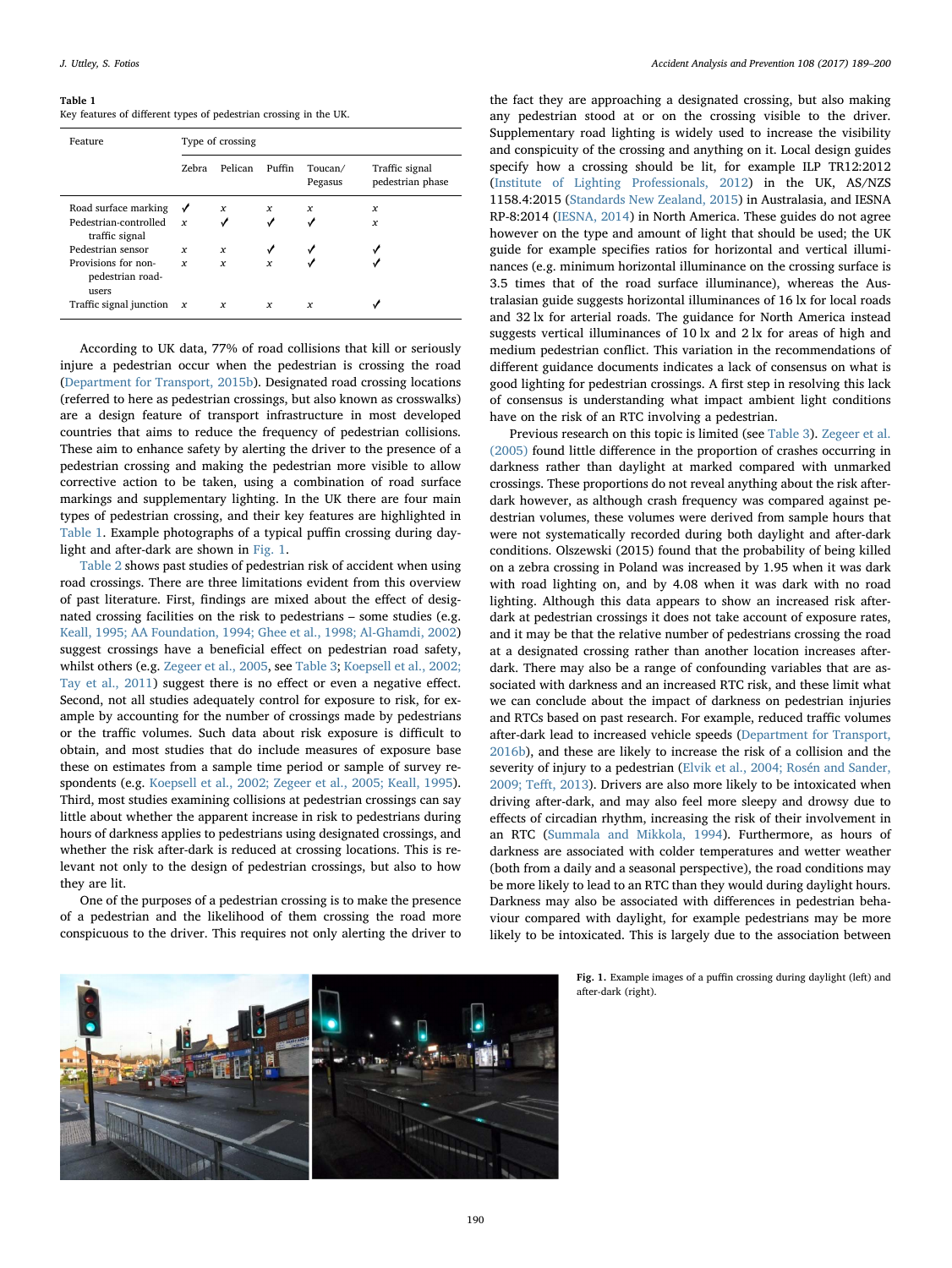|   | t, |
|---|----|
| ี |    |
| ╝ | ċ  |
| Ê | i  |

Studies of pedestrian risk of accident at pedestrian crossings that do not compare day and after-dark conditions. -dark c ıd after ਨੂੰ 국 م<br>م - š 류 ्ट्  $\frac{1}{2}$ ه<br>۹  $\vec{r}$  $\frac{1}{2}$ \_e

<span id="page-2-0"></span>

|                           | and after-dark conditions.<br>Studies of pedestrian risk of accident at pedestrian crossings that do not compare day                                                                                    |                                                                                                                                        |                                                                                                                                                                                                                                                                                 |
|---------------------------|---------------------------------------------------------------------------------------------------------------------------------------------------------------------------------------------------------|----------------------------------------------------------------------------------------------------------------------------------------|---------------------------------------------------------------------------------------------------------------------------------------------------------------------------------------------------------------------------------------------------------------------------------|
| Study                     | Type of data                                                                                                                                                                                            | Control for confounds                                                                                                                  | Finding                                                                                                                                                                                                                                                                         |
| Keall (1995)              | New Zealand records of road injury accidents, 1988-91, and pedestrian<br>exposure rates from New Zealand Travel Survey 1989-90.                                                                         | Exposure for pedestrian volumes derived from survey of 8719<br>people.                                                                 | when crossing at some other location on the road.<br>zebra crossing was significantly less than the risk<br>Risk of injury to a pedestrian when crossing at a                                                                                                                   |
| AA Foundation<br>(1994)   | Pedestrian casualty data (782 records) reported to police 1988-93, in<br>Northampton, UK. Compared against estimates of pedestrian volumes.                                                             | Exposure for pedestrian volumes derived from 419 household<br>surveys.                                                                 | kerb, but only on primary and district roads. Risk at a<br>crossing used compared with no facility or a dropped<br>crossing is higher than at locations with no facility on<br>Risk of crossing the road is halved when pelican<br>local distributor roads.                     |
| Chee et al. (1998)        | Pedestrian crossing events (32,000 recorded) at 9 sites across the UK, with<br>vehicle-pedestrian interactions identified within these.                                                                 | Total count of pedestrians during period of measurement, but<br>only at selective sites, and no account of vehicle traffic<br>volumes. | Sites with pedestrian crossing facility had lower risk<br>of an interaction or conflict between pedestrian or<br>vehicle, compared with sites that did not have a<br>crossing facility.                                                                                         |
| Al-Ghamdi (2002)          | police in Riyadh,<br>Pedestrian-vehicle collisions (683 records) reported by<br>Saudi Arabia, between 1997 and 99.                                                                                      | No account for pedestrian or vehicle traffic exposure.                                                                                 | crosswalk, or at a location where a crosswalk did not<br>Most pedestrians (77%) were likely to have been<br>struck whilst crossing the road either not in a<br>exist.                                                                                                           |
| Koepsell et al.<br>(2002) | Environmental, traffic and usage data from locations where pedestrian aged<br>with crosswalk<br>65 + years had been struck by vehicle (282 case sites<br>markings, 564 control sites with no markings). | Exposure estimated from 30-min count of pedestrians and 10-<br>min count of vehicles at each site.                                     | crossing length and signalisation, risk of pedestrian-<br>vehicle collision was 2.1 times greater at sites with<br>increased risk at marked crosswalks with no traffic<br>After adjusting for pedestrian flow, vehicle flow,<br>marked crosswalk. This effect largely caused by |
| Tay et al. (2011)         | All traffic collisions (45,201 records) involving a pedestrian in South Korea<br>in 2006. Examined significance of contributory factors, including whether<br>at crossing or not.                       | No account for pedestrian or vehicle exposure.                                                                                         | Pedestrians hit whilst on a crossing were significantly<br>compared with pedestrians hit on the sidewalk.<br>more likely to be killed or seriously injured<br>signal or stop sign.                                                                                              |
|                           |                                                                                                                                                                                                         |                                                                                                                                        |                                                                                                                                                                                                                                                                                 |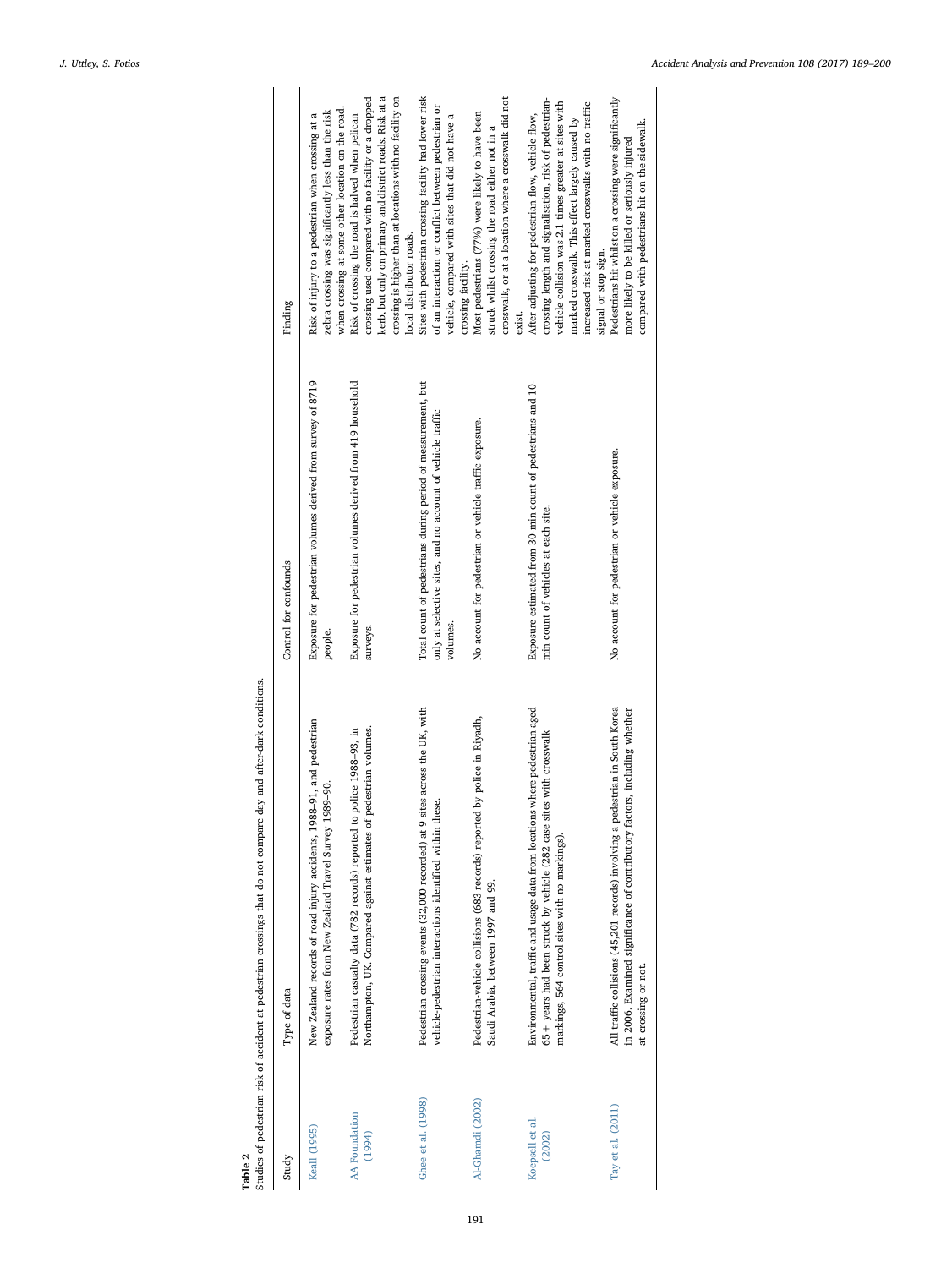#### <span id="page-3-0"></span>Table 3

Studies of pedestrian risk of accident at pedestrian crossings that include comparison of day and after-dark conditions.

| Study                      | Type of data                                                                                                                                                                                            | Control for confounds                                                                                              | Finding                                                                                                                                                                                                                                                                                                                                                                                                                                                               |
|----------------------------|---------------------------------------------------------------------------------------------------------------------------------------------------------------------------------------------------------|--------------------------------------------------------------------------------------------------------------------|-----------------------------------------------------------------------------------------------------------------------------------------------------------------------------------------------------------------------------------------------------------------------------------------------------------------------------------------------------------------------------------------------------------------------------------------------------------------------|
| Zegeer et al.<br>(2005)    | Pedestrian crash data from 2000 locations in the US<br>(1000 crosswalk locations, 1000 unmarked control<br>locations), 1994–98. Compared against estimates of<br>pedestrian volumes.                    | Exposure estimated from 1-h count<br>of pedestrian volume at each<br>locations. No account for vehicle<br>volumes. | Presence of a marked crosswalk not associated with difference<br>in pedestrian crash rate compared to unmarked location, on<br>two-lane roads. On multilane roads with traffic<br>volumes $> 12,000$ vehicles per day, marked crosswalk<br>associated with higher pedestrian crash rate. Raised medians<br>associated with lower pedestrian crash rates on multilane<br>roads. Older pedestrians had relatively high crash rates,<br>compared with crossing exposure. |
| Olszewski et al.<br>(2015) | Traffic collisions (18,850 records) involving a<br>pedestrian at an unsignalised crosswalk in Poland,<br>between 2007 and 12. Range of contributory factors<br>examined, including lighting conditions. | No account for pedestrian or vehicle<br>exposure.                                                                  | The following factors were associated with increased risk of<br>pedestrian death at an unsignalised zebra crosswalk:<br>darkness, divided road, two-way road, non-built-up area, mid-<br>block crosswalk and summer time period.                                                                                                                                                                                                                                      |

darkness and a later time of the day however, rather than the light condition itself.

One approach to control for exposure rates and other confounding factors is to compare RTCs at the same time of day but under different lighting conditions (daylight and after-dark). Travel behaviour is habitual [\(Gärling and Axhausen, 2003; Aarts et al., 1998](#page-11-18)) and therefore the time of travel is likely to be consistent on a day-to-day basis. The strengths of such habits may outweigh any potential changes in travel behaviour resulting from changes to the light conditions (e.g. [Ouellette](#page-11-19) [and Wood, 1998](#page-11-19)). Commuting travel in particular represents archetypal habitual behaviour that occurs frequently at the same time of day throughout the year ([Aarts et al., 1998\)](#page-10-8).

One approach to comparing different light conditions at the same time of day was used by [Johansson et al. \(2009\)](#page-11-20), to compare road traffic collisions after-dark and during daylight. This method involves defining a case hour which is in darkness for part of the year and daylight for the other part of the year. The frequency of collisions in this case hour when it is dark are compared against the frequency when it is daylight, and this relative difference is compared against frequencies in the same periods of the year but during an hour when the light condition remains the same throughout the year. [Johansson et al. \(2009\)](#page-11-20) found that the risk of a collision involving an injury increased by around 40% in darkness compared with daylight, for urban and rural areas combined.

An alternative approach to comparing different light conditions at the same time of day is to use the biannual clock changes that occur at the beginning and end of daylight saving time in many countries. Clocks are advanced one hour on a certain date in Spring and moved back one hour on a certain date in Autumn. These clock changes result in an abrupt change in ambient light conditions during the same time period before and after the change. Before the clock change in Spring, for example, the hour after sunset will be in twilight tending towards darkness. The same hour after the clock change will be in daylight, due to the clocks being advanced by an hour. This daylight savings clock change method has been used by [Sullivan and Flannagan \(2002\)](#page-11-21) to investigate the effect of darkness on RTCs, in order to compare the likely effectiveness of adaptive headlamps in different driving situations. They showed that the risk of pedestrians being involved in a fatal crash was significantly greater in darkness than daytime, in some situations being up to seven times as risky. In the current article we extend this method to examine the effect of darkness on the risk of pedestrians being involved in an RTC on a pedestrian crossing. We examined RTCs that involved a pedestrian casualty across 11 years from the UK STATS19 database, focusing on those RTCs that occur at a pedestrian crossing. Biannual clock changes were used to compare daylight and after-dark conditions for the same one-hour period, and compared against control periods in which the ambient light condition did not change. Variables that may contribute to the RTC were also assessed to determine whether they were associated with an increase or decrease in risk at pedestrian crossings as a result of a change in light conditions.

#### 2. Method

The impact of darkness on RTCs involving a pedestrian on a pedestrian crossing was investigated by recording the frequencies of RTCs in a case hour before and after a daylight saving clock change. The ambient light conditions during this hour were darkness one side of the clock change and daylight the other side, due to the one hour shift in local time on the day of the clock change (see [Fig. 2](#page-4-0)). The relative change in frequencies were compared against changes in frequencies over the same period but during control hours in which the ambient light condition did not change either side of the clock change. The purpose of including these control hours is to account for changes in RTC rates following a clock change, potentially caused by changes in pedestrian exposure or vehicle travel, that are not related to the ambient light conditions. For example, if one side of the clock change falls on a school holiday period but the other side does not, this could affect pedestrian frequencies and vehicle travel. This would potentially have a confounding effect, but the effect is anticipated to influence RTC frequencies in both control and case hours equally and would therefore be controlled for.

The STATS19 database records all personal injury accidents that are reported to the police in the UK, and is openly accessible via the UK Government website ([https://data.gov.uk/dataset/road-accidents](https://data.gov.uk/dataset/road-accidents-safety-data)[safety-data](https://data.gov.uk/dataset/road-accidents-safety-data)). Between 2005 and 2015 there were 1.78 million RTCs recorded in the STATS19 database. These records were filtered to only include RTCs that involved a pedestrian casualty, resulting in 289,923 separate incidents. A subset of records were extracted from these for the 13-day periods before and after each of the 22 Daylight Saving Time transitions that occurred between 2005 and 2015. A further selection of data was made by screening only for RTCs that occurred within two control hour periods (14:00–14:59 and 21:00–21:59) and within a case hour period.

The control periods provided consistent ambient light conditions both before and after each clock change, with it always being daylight between 14:00 and 14:59, and always being dark between 21:00 and 21:59. The case hour period was defined as the hour immediately preceding the time of sunset on the day of the Spring clock change, and the hour immediately after the time of sunset on the day of the Autumn clock change. This definition of the case hour gave the clearest difference in ambient light conditions before and after the clock change. In Spring, the case hour changes from darkness before the clock change to daylight after the clock change, with this order reversed in Autumn. It is important to note that whilst this definition of the case hour provides the clearest difference between light conditions before and after the clock change, the transition between daylight and darkness (and vice versa) is not immediate. Immediately following sunset the period of civil twilight is entered into, and illuminance levels progressively reduce towards their lowest point within the diurnal cycle. However, there is a discernible and obvious difference in illuminance levels during the case hour before and after a clock change, and for simplicity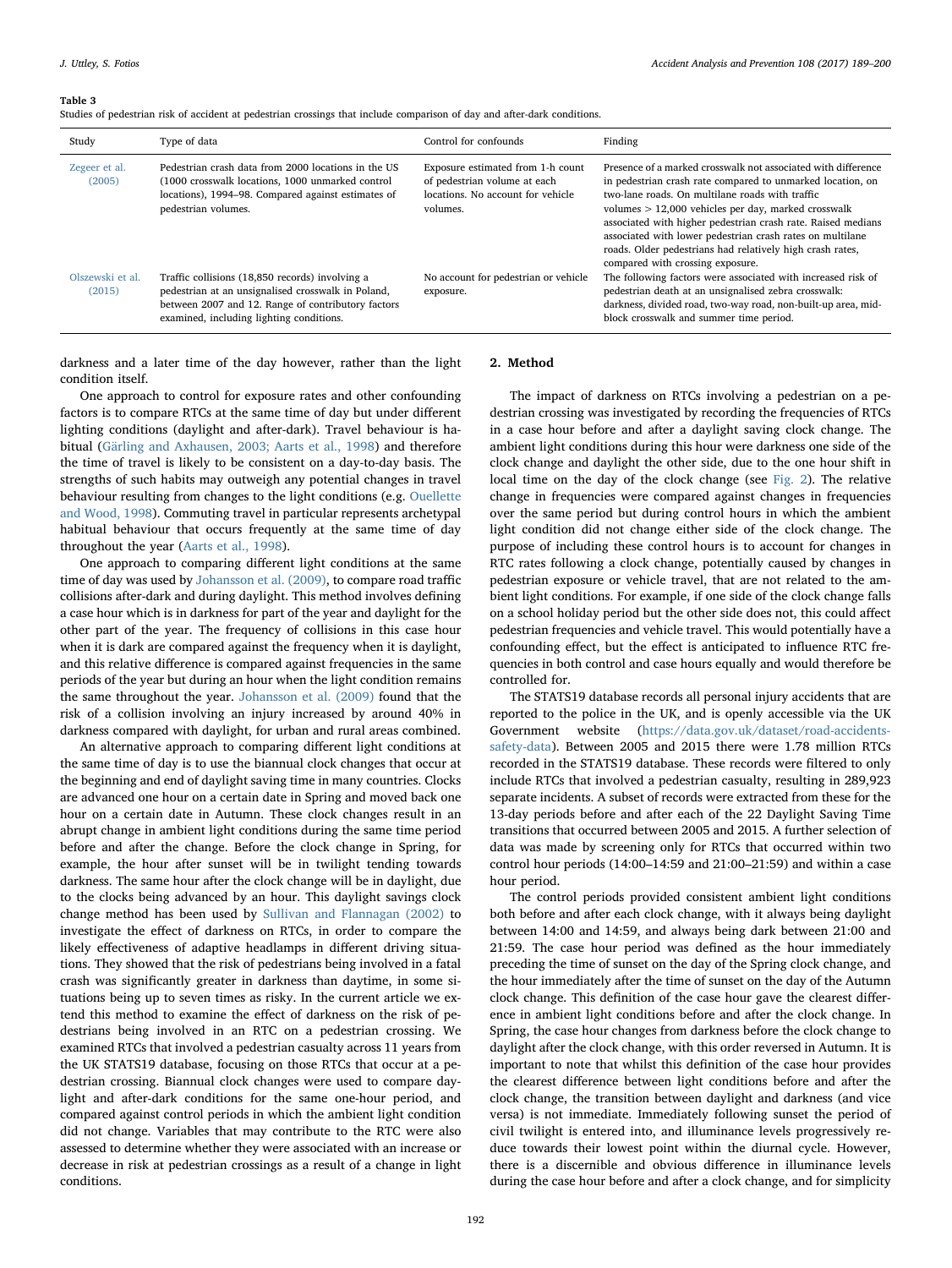<span id="page-4-0"></span>

we refer to this difference as the difference between daylight and afterdark.

The RTCs occurred across all regions of the UK, with a range in latitudes between +49.9° and +60.2° and longitudes between  $-6.3$ ° and  $+1.8^\circ$ . The time of sunset therefore varied not only with the date of the clock change but also the location of the RTC. This resulted in a range of sunset times between 18:14 and 19:02 (GMT) during the Spring clock change and between 16:10 and 17:11 (GMT) during the Autumn clock change. The variation within the same season is a result of the range of different latitudes and longitudes of the RTC locations. A Python script using the Astral module v1.3.1 [\(Kennedy, 2016\)](#page-11-23) was used to calculate the time of sunset at each RTC location on the date of the clock change and hence to extract those RTCs that were within the case hour. A total of 3488 RTCs were extracted in the case hour, 2515 for the daylight control hour and 1250 for the after-dark control hour, giving a total of 7253 RTCs that were included in the set of data used for analysis.

The effect of darkness on RTCs at pedestrian crossings, and the influence of contributory variables such as the age of the driver and the road speed limit, were examined by calculating odds ratios (ORs). ORs represent the probability that an outcome (e.g. a collision involving a pedestrian) will occur given a particular exposure (e.g. during darkness), compared to the odds of the outcome occurring in the absence of that exposure (e.g. during daylight) – see [Szumilas \(2010\)](#page-11-24). In specific terms for the analysis reported in this paper, these ORs compare the probability of an RTC occurring after-dark relative to daylight against the probability of a similar change over the same time period, but when the light condition remains constant.

ORs were calculated in this manner for RTCs involving a pedestrian casualty at zebra, pelican (including toucan, puffin and pegasus crossings), and traffic signal crossings, and also for RTCs that were not within 50 m of a designated crossing, as defined in the STATS19 database. Eq. [\(1\)](#page-4-1), using the terms for the overall effect of darkness vs daylight (see row 1 in [Table 4](#page-5-0)), was used to calculate these ORs based on a similar method used by [Johansson et al. \(2009\).](#page-11-20) The method for calculating the 95% confidence intervals associated with the odds ratios is given in Eq. [\(2\).](#page-4-2)

<span id="page-4-2"></span><span id="page-4-1"></span>
$$
\left(\frac{A}{B}\right) / \left(\frac{C}{D}\right) \tag{1}
$$

$$
\exp\left(\ln(\text{Odds Ratio}) \pm 1.96 \times \sqrt{\frac{1}{A} + \frac{1}{B} + \frac{1}{C} + \frac{1}{D}}\right) \tag{2}
$$

#### 3. Results

#### 3.1. Overall effect of ambient darkness

The frequency of RTCs involving pedestrians in daylight and afterdark conditions during the case hour two control hours are shown in [Table 5](#page-5-1). These frequencies are used to calculate the ORs of a RTC occurring after-dark compared with daylight conditions ([Table 6\)](#page-5-2), using Eq. [\(1\).](#page-4-1) These are presented in [Fig. 3](#page-5-3), along with the lower and upper confidence intervals. The ORs for all location types are significantly above 1, suggesting the risk of a pedestrian RTC was greater during after-dark conditions than during daylight.

There is also a suggestion in [Fig. 3](#page-5-3) that the after-dark risk may be greater at crossing locations than at locations that do not have a pedestrian crossing, as the ORs are generally greater. To assess this further, the OR of a pedestrian collision occurring at a crossing after-dark compared with at a non-crossing location after-dark has been calculated and presented in [Fig. 4](#page-6-0). These ORs have been calculated using Eq. [\(1\)](#page-4-1) with the terms for comparing the after-dark effect at crossings and at other locations (see row 2 in [Table 4\)](#page-5-0).

The OR for all crossing types combined was significantly above one ( $OR = 1.23$ ,  $p < 0.01$ ,  $CI = 1.05-1.43$ ). The OR for pelican crossings on their own was also significantly above one (OR = 1.25,  $p = 0.046$ , 95% CI =  $1.00-1.56$ . Although the ORs for zebra crossings and traffic signal crossings were also above one, they did not reach significance (zebra crossings: OR = 1.29,  $p = 0.074$ , 95% CI = 0.97-1.71; traffic signal crossings: OR = 1.16,  $p = 0.201$ , 95% CI = 0.92-1.45).

#### 3.2. Road lighting

Data about whether the RTC location had road lighting or not was used to further investigate the impact of light conditions on pedestrian RTCs at crossings. For RTCs occurring during darkness, STATS19 records whether road lighting was lit or unlit, or whether road lighting was absent entirely at the location of the incident. This information is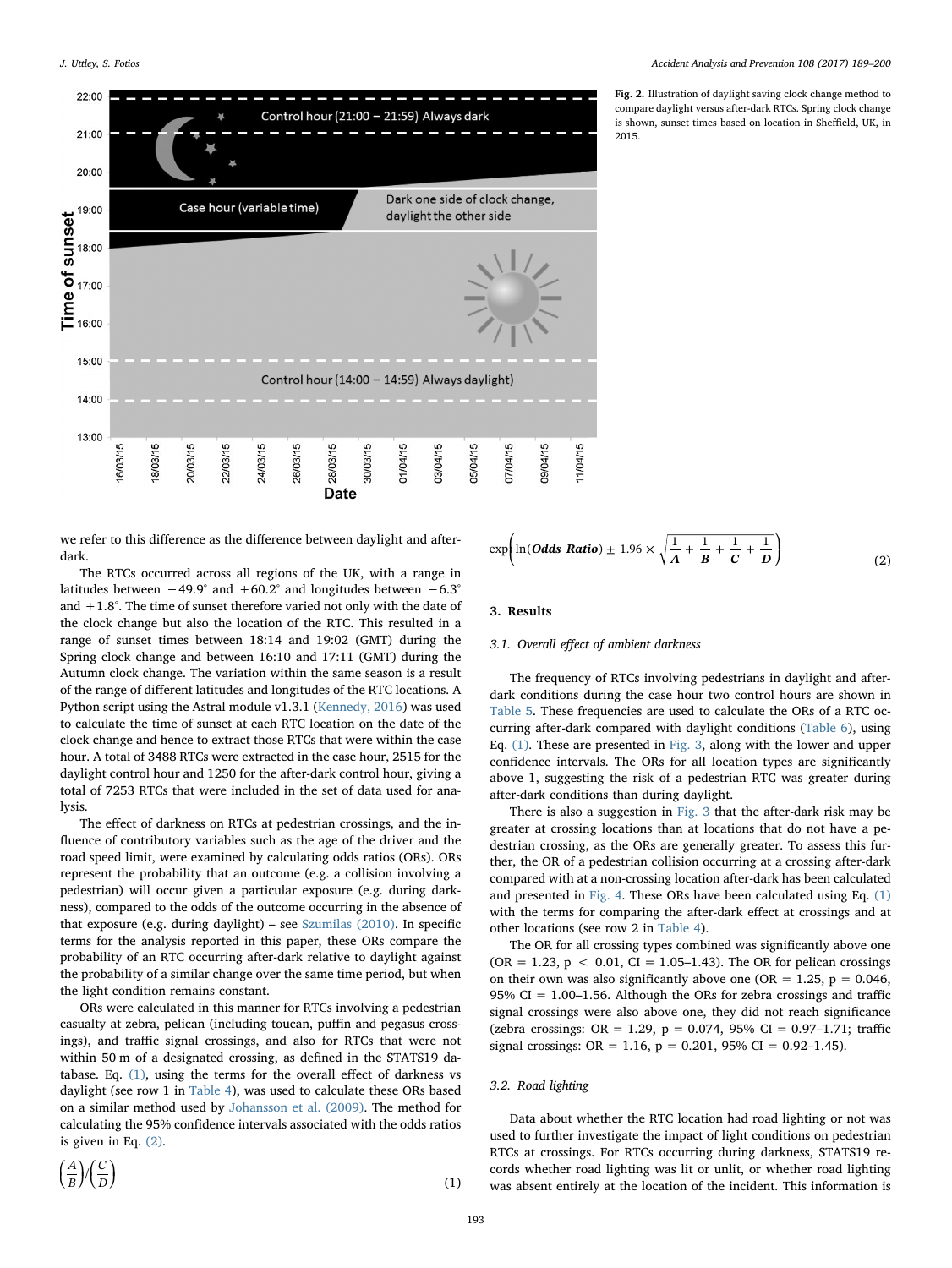#### <span id="page-5-0"></span>Table 4

Description of Eq. [\(1\)](#page-4-1) terms for calculating ORs to show effects of (1) darkness vs daylight, (2) crossings vs other locations, (3) road lighting vs no road lighting and (4) contributory variable vs reference variable.

| Effect measured by the OR |                                                          | Terms of equation                                                               |                                                                                 |                                                                              |                                                                              |  |  |  |
|---------------------------|----------------------------------------------------------|---------------------------------------------------------------------------------|---------------------------------------------------------------------------------|------------------------------------------------------------------------------|------------------------------------------------------------------------------|--|--|--|
|                           |                                                          | A                                                                               | в                                                                               | ι.                                                                           | D                                                                            |  |  |  |
|                           | Overall effect of darkness vs                            | RTCs during case hour in                                                        | RTCs during case hour in                                                        | RTCs during control hours                                                    | RTCs during control hours                                                    |  |  |  |
|                           | daylight                                                 | darkness                                                                        | daylight                                                                        | when case hour in darkness                                                   | when case hour in daylight                                                   |  |  |  |
| 2                         | After-dark effect at crossings vs                        | RTCs at crossings during case                                                   | RTCs at crossings during case                                                   | RTCs not at crossings, during                                                | RTCs not at crossings, during                                                |  |  |  |
|                           | after-dark effect at other locations                     | hour in darkness                                                                | hour in daylight                                                                | case hour in darkness                                                        | case hour in daylight                                                        |  |  |  |
| 3                         | Effect of lack of road lighting at                       | RTCs at crossings during case                                                   | RTCs at crossings during case                                                   | RTCs not at crossings during                                                 | RTCs not at crossings during                                                 |  |  |  |
|                           | crossings vs lack of road lighting at                    | hour in darkness, road lighting                                                 | hour in darkness, road lighting                                                 | case hour in darkness, road                                                  | case hour in darkness, road                                                  |  |  |  |
|                           | other locations                                          | absent/unlit                                                                    | lit                                                                             | lighting absent/unlit                                                        | lighting lit                                                                 |  |  |  |
| $\overline{4}$            | Effect of contributory variable vs<br>reference variable | RTCs at crossings during case<br>hour in darkness, for<br>contributory variable | RTCs at crossings during case<br>hour in daylight, for<br>contributory variable | RTCs at crossings during case<br>hour in darkness, for reference<br>variable | RTCs at crossings during case<br>hour in daylight, for reference<br>variable |  |  |  |

only relevant for RTCs that occurred after-dark, and therefore a subset of data that included only the case hour under darkness was analysed. ORs were calculated for the three types of crossings, and all crossing types combined, comparing the probability of a pedestrian RTC at a crossing under lit versus unlit conditions against the probability at noncrossing locations. These were calculated using Eq. [\(1\)](#page-4-1) with the terms for estimating the effect of lack of road lighting at crossings compared with other locations (see row 3 in [Table 4](#page-5-0)).

The calculated ORs were 0.25 (p = 0.004, 95% CI = 0.09–0.69) for zebra crossings,  $0.24$  (p < 0.001, 95% CI = 0.10–0.54) for pelican crossings, and 0.17 ( $p < 0.001$ , 95% CI = 0.06–0.47) for traffic signal pedestrian crossings. The OR for all crossing types combined was 0.22  $(p < 0.001, 95\% \text{ CI} = 0.12{\text -}0.38)$ . These ORs suggest an RTC involving a pedestrian is more likely to occur under lit rather than unlit conditions at all types of pedestrian crossing, compared with at other locations not near a crossing.

#### 3.3. Other contributory variables

The STATS19 database includes a range of variables relating to the vehicle and driver, casualty, location and environment involved in the RTC. A number of these variables have been investigated in further detail to assess their relationship with the likelihood of an RTC involving a pedestrian casualty occurring at a crossing after-dark. These are shown in [Tables 7 and 8.](#page-6-1) ORs were calculated comparing the after-dark risk of a reference level within each variable against each of the other levels, using the terms for calculating the effect of the contributory variable compared with the reference variable (see row 4 in [Table 4\)](#page-5-0).

The after-dark risk of being involved in an RTC was significantly greater for pedestrians aged 50+ years compared with those aged under 18 at zebra and pelican crossings. Pedestrians aged 30–49 years also had a higher after-dark risk than under-18 s at pelican crossings. The after-dark risk at a crossing was also significantly greater for female pedestrians compared with male pedestrians. Adverse weather

#### <span id="page-5-2"></span>Table 6

ORs of after-dark risk for pedestrian involvement in RTC, and associated 95% confidence intervals and p-values, for crossing and non-crossing locations.

| Location of RTC         | Odds ratio <sup>a</sup> | Confidence intervals | p-value     |
|-------------------------|-------------------------|----------------------|-------------|
| Zebra crossing          | 1.94                    | $1.33 - 2.83$        | ${}< 0.001$ |
| Pelican crossing        | 1.76                    | $1.33 - 2.33$        | ${}< 0.001$ |
| Traffic signal crossing | 1.53                    | $1.15 - 2.04$        | 0.004       |
| All crossings           | 1.70                    | $1.43 - 2.03$        | ${}< 0.001$ |
| No crossing             | 1.40                    | $1.25 - 1.56$        | ${}< 0.001$ |

<span id="page-5-4"></span><sup>a</sup> ORs calculated by comparing probability of after-dark RTC relative to daylight RTC against probability during both daylight and after-dark control periods combined.

<span id="page-5-3"></span>

Fig. 3. ORs of pedestrian RTC occurring after-dark compared with daylight, by type of pedestrian crossing. Lower and upper 95% confidence intervals are shown.

conditions also resulted in a significantly higher risk of an RTC under darkness compared with fine weather conditions, at all three types of pedestrian crossing. Effects of driver age  $(< 30, 30-49$  or  $50+$  years), casualty severity (slight, serious or fatal) and speed limit ( $<$  30 or  $>$ 30 mph) were not suggested to be significant.

<span id="page-5-1"></span>Table 5

| Frequencies of RTCs between 2005 and 2015 that involved a pedestrian and occurred 13 days before or after the Spring and Autumn clock changes, in the case and control hours. |  |  |
|-------------------------------------------------------------------------------------------------------------------------------------------------------------------------------|--|--|
|                                                                                                                                                                               |  |  |

| Location of RTC         | RTC frequency, 2005-2015 |                   |     |                    |     |               |                                                                                                       |                   |  |  |
|-------------------------|--------------------------|-------------------|-----|--------------------|-----|---------------|-------------------------------------------------------------------------------------------------------|-------------------|--|--|
| Case hour               |                          | Day light control |     | After-dark control |     | Both controls |                                                                                                       |                   |  |  |
|                         | Day                      | After-dark        |     |                    |     |               | Case hour in daylight Case hour in dark Case hour in daylight Case hour in dark Case hour in daylight | Case hour in dark |  |  |
| Zebra crossing          | 84                       | 143               | 87  | 66                 | 29  | 36            | 116                                                                                                   | 102               |  |  |
| Pelican crossing        | 148                      | 244               | 144 | 126                | 72  | 76            | 216                                                                                                   | 202               |  |  |
| Traffic signal crossing | 142                      | 217               | 135 | 122                | 68  | 81            | 203                                                                                                   | 203               |  |  |
| All crossings           | 374                      | 604               | 366 | 314                | 169 | 193           | 535                                                                                                   | 507               |  |  |
| No crossing             | 1037                     | 1367              | 896 | 854                | 443 | 411           | 1339                                                                                                  | 1265              |  |  |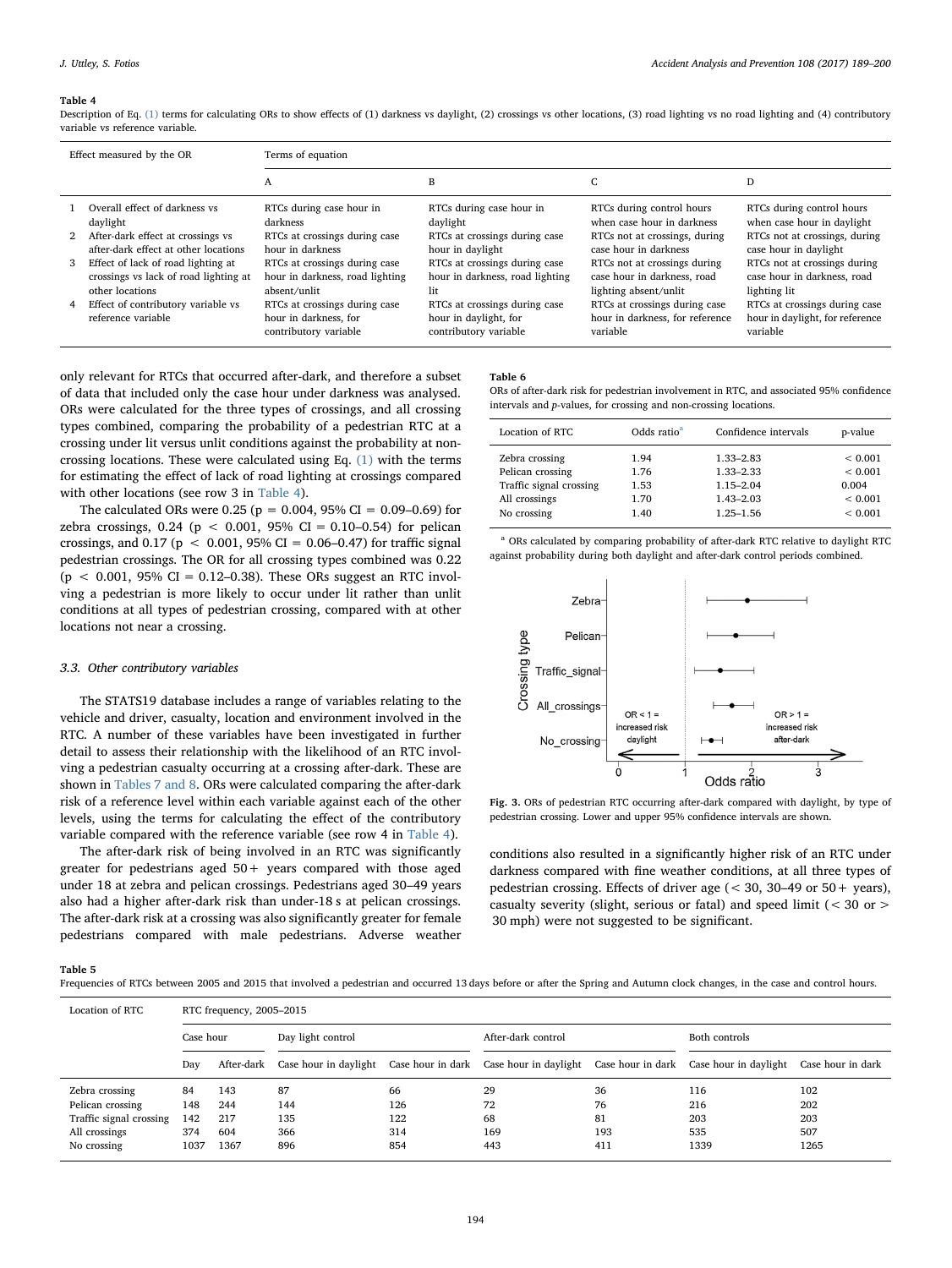<span id="page-6-0"></span>

Fig. 4. ORs of after-dark pedestrian RTCs occurring at crossings, compared with noncrossing locations.

#### 4. Discussion

#### 4.1. Key findings

Pedestrians are vulnerable road users and suffer higher rates of injury and death on the roads compared with vehicle users. Reducing these injuries and deaths is a key strategic international priority ([World](#page-11-25) [Health Organisation, 2013\)](#page-11-25). Encouraging people to walk to their destinations rather than use motorised transport or not travel at all is one tool for tackling two global challenges – the growing obesity epidemic in many countries, and climate change. It is therefore important to provide safe walking environments to avoid placing pedestrians in danger and to reduce a perceived barrier to walking by making the roads feel safer to walk on. The majority of pedestrian injuries in the UK occur when they are attempting to cross the road ([Department for](#page-10-3) [Transport, 2015b](#page-10-3)). Pedestrians are also at more risk of being involved in an RTC and being more severely injured when it is dark. Designated pedestrian crossings, which include zebra, pelican and traffic signal crossings, are road infrastructure designed to make crossing the road safer. This paper investigates whether pedestrian crossings do help reduce the after-dark risk for pedestrians, and what effect certain situational and environment factors have on the after-dark risk at crossings. We used the biannual clock changes resulting from transitions to and from daylight saving time to compare daylight and after-dark conditions during the same one-hour period of the day. This approach allows comparison of ambient light conditions whilst controlling for other potentially-confounding factors, such as pedestrian and traffic volume, alcohol intoxication amongst drivers and pedestrians, vehicle speeds and types of driver.

The overall OR for an RTC involving a pedestrian at any type of crossing during darkness compared to daylight was 1.70 (95%  $CI = 1.43-2.03$ ,  $p < 0.001$ ). This suggests using a pedestrian crossing after-dark presents a significantly greater risk of being involved in an RTC than during daylight. The major cause of this effect is likely to be the ambient light level, as use of the daylight savings clock change method to compare daylight and darkness helps control for other potential explanatory factors. We compared the risk of an RTC at a pedestrian crossing after-dark against the risk at non-crossing locations. The OR was significantly above one (OR = 1.23, CI = 1.05–1.43,  $p < 0.01$ ), suggesting the after-dark risk (i.e. the risk of a collision after-dark compared with during daylight) was significantly greater at crossings compared with non-crossing locations.

These results not only show the increased danger pedestrians face on the roads when it is dark, but also how this danger may be increased, rather than decreased, by using a pedestrian crossing after-dark. We examined a number of potential contributory factors that could help explain this finding. One relevant factor was the effect of road lighting, and how the presence of this was associated with RTC rates. The OR for the effect of lit versus unlit crossings compared against non-crossing locations was 0.22 ( $p < 0.001$ , 95% CI = 0.12-0.38). This implies

#### <span id="page-6-1"></span>Table 7

| Contributory variables that have been investigated to determine influence on after-dark |  |  |
|-----------------------------------------------------------------------------------------|--|--|
| RTCs on pedestrian crossings.                                                           |  |  |

| Contributory variable        | Comparisons included in analysis                |
|------------------------------|-------------------------------------------------|
| Age of driver                | $<$ 30 years vs 30–49 years vs 50 + years       |
| Age of pedestrian casualty   | $<$ 18 years vs 18–49 years vs 50 + years       |
| Gender of driver             | Male vs Female                                  |
| Gender of casualty           | Male vs Female                                  |
| Pedestrian casualty severity | Killed vs Seriously injured vs Slightly injured |
| Speed limit of road          | $\leq$ 30 mph vs 30 + mph                       |
| Weather conditions           | Fine vs Rain/Snow/Fog/Other adverse weather     |

that RTCs at crossings are more likely to be associated with lit rather than unlit road lighting conditions, compared with RTCs at noncrossing locations. This result does not necessarily mean road lighting makes pedestrian crossings inherently less safe. One likely explanation is that pedestrian crossings may be more likely to be lit by road lighting, compared with other parts of the road network. As an illustration of this difference, 96% of RTCs at pedestrian crossings occurred in urban areas (as defined in the STATS19 database), compared with 86% of RTCs at non-crossing locations. This would lead to a greater probability of an RTC occurring at a lit rather than unlit pedestrian crossing, compared with a non-crossing location. Road lighting was absent or unlit in only 2% of after-dark RTCs at pedestrian crossings (occurring during the dark period of the case hour or any time during the after-dark control period). This suggests a lack of lighting is not a major cause of pedestrian crossing RTCs. It does however raise a question about the adequacy of existing lighting, given that we have demonstrated the significant effect ambient light conditions have on the risk of an RTC.

In the UK the British Standard BS EN 13201-2:2015 [\(British](#page-10-9)

#### Table 8

ORs showing likelihood of RTC at pedestrian crossing after-dark for contributory variables, relative to after-dark risk for referent variable. OR above 1.0 indicates increased after-dark risk, relative to referent.

| Contributory<br>variable                       | Zebra                                            | Pelican                                                   | Traffic signal      | All crossings        |  |  |  |  |
|------------------------------------------------|--------------------------------------------------|-----------------------------------------------------------|---------------------|----------------------|--|--|--|--|
| Age of driver: (reference = driver age $<$ 30) |                                                  |                                                           |                     |                      |  |  |  |  |
| $30-49$ years                                  | 0.99                                             | 0.79                                                      | 0.91                | 0.87                 |  |  |  |  |
|                                                | $(0.46 - 2.12)$                                  | $(0.46 - 1.36)$                                           | $(0.52 - 1.56)$     | $(0.62 - 1.23)$      |  |  |  |  |
| $50 + \text{years}$                            | 1.46                                             | 1.16                                                      | 0.78                | 1.09                 |  |  |  |  |
|                                                | $(0.67 - 3.17)$                                  | $(0.63 - 2.13)$                                           | $(0.41 - 1.49)$     | $(0.74 - 1.60)$      |  |  |  |  |
|                                                |                                                  | Age of casualty: (reference = casualty aged $<$ 18 years) |                     |                      |  |  |  |  |
| $18-49$ years                                  | 1.52                                             | 1.65                                                      | 1.36                | 1.51                 |  |  |  |  |
|                                                | $(0.82 - 2.81)$                                  | $(1.04 - 2.61)^*$                                         | $(0.83 - 2.22)$     | $(1.13 - 2.02)^{4}$  |  |  |  |  |
| $50 + \text{years}$                            | 2.23                                             | 2.53                                                      | 1.42                | 1.97                 |  |  |  |  |
|                                                | $(1.06 - 4.68)^*$                                | $(1.41 - 4.53)^{**}$                                      | $(0.79 - 2.54)$     | $(1.37 - 2.81)^{**}$ |  |  |  |  |
|                                                | Gender of driver: (reference $=$ Male)           |                                                           |                     |                      |  |  |  |  |
| Female                                         | 0.60                                             | 1.50                                                      | 1.32                | 1.16                 |  |  |  |  |
|                                                | $(0.33 - 1.11)$                                  | $(0.93 - 2.44)$                                           | $(0.78 - 2.24)$     | $(0.85 - 1.56)$      |  |  |  |  |
|                                                | Gender of casualty: (reference = Male)           |                                                           |                     |                      |  |  |  |  |
| Female                                         | 1.44                                             | 1.58                                                      | 1.38                | 1.47                 |  |  |  |  |
|                                                | $(0.84 - 2.48)$                                  | $(1.04 - 2.39)^{*}$                                       | $(0.90 - 2.11)$     | $(1.13 - 1.91)^{**}$ |  |  |  |  |
|                                                | Casualty severity: (reference $=$ slight injury) |                                                           |                     |                      |  |  |  |  |
| Serious                                        | 1.43                                             | 0.75                                                      | 1.00                | 0.95                 |  |  |  |  |
|                                                | $(0.68 - 3.00)$                                  | $(0.46 - 1.21)$                                           | $(0.60 - 1.68)$     | $(0.69 - 1.29)$      |  |  |  |  |
| Fatal                                          | 2.54                                             | 1.53                                                      | 0.32                | 1.33                 |  |  |  |  |
|                                                | $(0.28 - 23.15)$                                 | $(0.40 - 5.89)$                                           | $(0.03 - 3.62)$     | $(0.50 - 3.55)$      |  |  |  |  |
| Speed limit: (reference = speed $\leq$ 30 mph) |                                                  |                                                           |                     |                      |  |  |  |  |
| $>$ 30 mph                                     | 1.49                                             | 1.17                                                      | 0.98                | 1.11                 |  |  |  |  |
|                                                | $(0.28 - 7.83)$                                  | $(0.55 - 2.51)$                                           | $(0.43 - 2.25)$     | $(0.66 - 1.88)$      |  |  |  |  |
|                                                | Weather conditions: (reference $=$ fine weather) |                                                           |                     |                      |  |  |  |  |
| Adverse                                        | 3.78                                             | 2.99                                                      | 2.08                | 2.82                 |  |  |  |  |
|                                                | $(1.79 - 7.98)^{**}$                             | $(1.71 - 5.21)^{**}$                                      | $(1.13 - 3.81)^{n}$ | $(1.97 - 4.03)$      |  |  |  |  |
|                                                |                                                  |                                                           |                     |                      |  |  |  |  |

<span id="page-6-2"></span>\*  $p$  < 0.05.

<span id="page-6-3"></span>\*\*  $p$  < 0.01.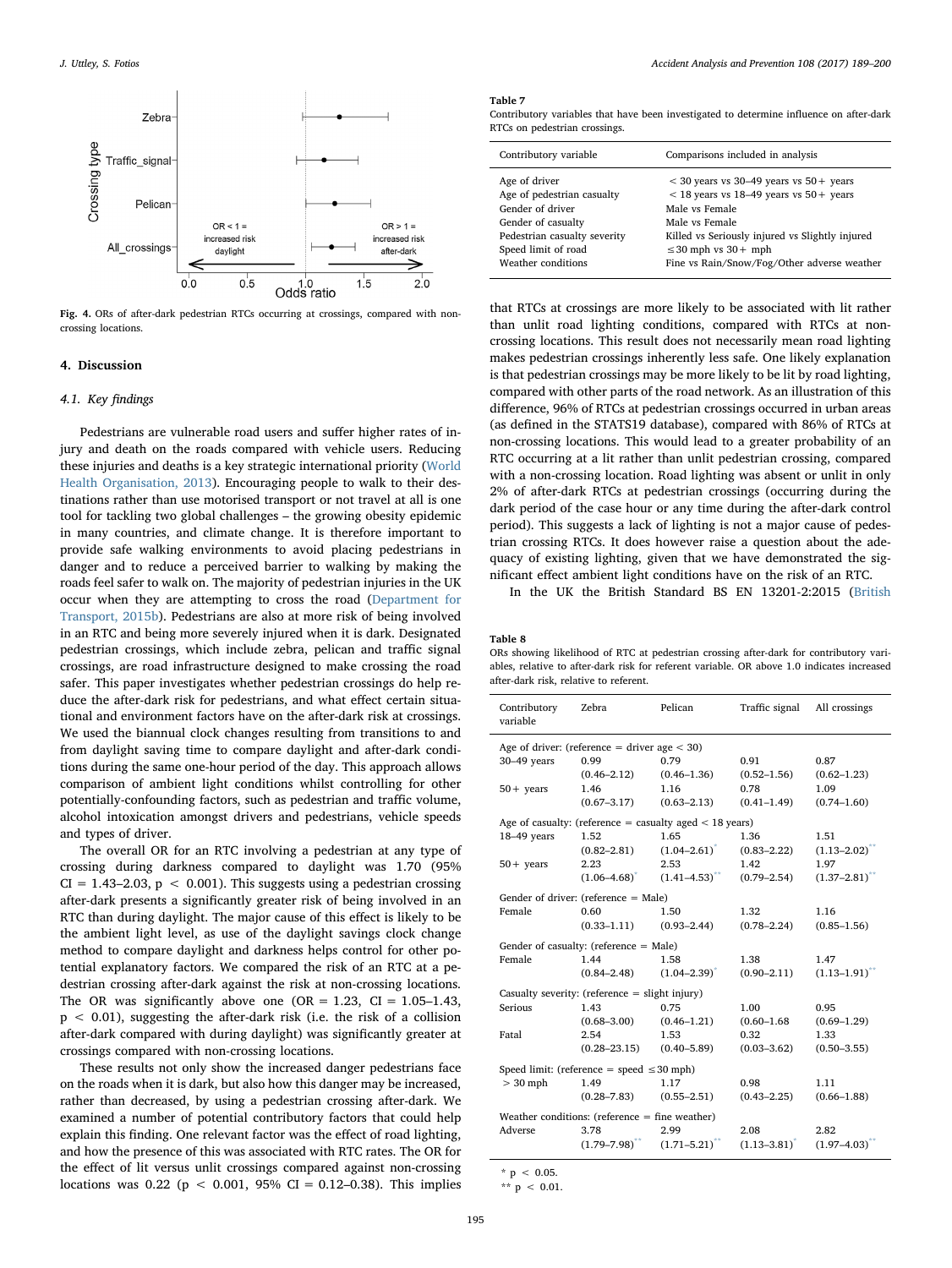[Standards Institute, 2016\)](#page-10-9) sets out lighting requirements for road lighting. It includes an Annex which gives some guidance on the lighting of pedestrian crossings, but this is described as 'informative', rather than as specific requirements. Further guidance is provided by the Institute of Lighting Professionals in the Technical Report TR12:2012 [\(Institute of Lighting Professionals, 2012\)](#page-11-13) but this only provides information about good practice and it is not a statutory requirement to follow the advice it contains. It would therefore be useful to know the extent to which Local Authorities follow this guidance, and the type of lighting that is generally provided at pedestrian crossings. Further research should also assess the efficacy of the lighting recommendations provided in making the crossing and any pedestrians more visible to the driver.

The increased risk after-dark at pedestrian crossings compared with at other locations may be due to a pedestrian being over-confident of being seen by an approaching driver who will therefore stop to let them cross. The purpose of pedestrian crossings is to make it safer to cross the road, and a pedestrian may legitimately feel more confident to cross when using a designated crossing. This confidence may not be adjusted when it is dark to account for the potential reduction in how visible they are to the driver. Pedestrians generally perceive themselves to be more visible in low light conditions than their visibility as found/perceived by drivers ([King et al., 2012\)](#page-11-26). When asked to indicate when they thought they were visible to an approaching driver, pedestrians overestimated their visibility distance by 59 m, and also underestimated the visibility benefits of wearing reflective clothing or retroreflective markings [\(Tyrrell et al., 2004\)](#page-11-27). This could lead to pedestrians endangering themselves because they believe they can be seen by an approaching driver when this may not be the case. This is more likely to happen at a crossing as the pedestrian has an expectation that an approaching vehicle will stop. In addition, pedestrian crossings are more likely to be lit by road lighting than other locations. Glare and light adaptation levels of the eye of the pedestrian may influence their ability to make safety judgements about any oncoming vehicle, compared with locations that are not at crossings and may not be as lit by road lighting. This could be a further explanatory contribution to the increase afterdark risk at pedestrian crossings compared with non-crossing locations, although this remains only a hypothesis at this stage.

Older pedestrians (aged  $50+$  years) appear to be at greater risk using a pedestrian crossing after-dark compared with younger pedestrians (aged under 18). There is some supporting evidence for this finding in previous work. For example, [Zegeer et al. \(1993\)](#page-11-28) analysed extensive records about pedestrian crashes in the US and found that dark lighting conditions were more hazardous to older pedestrians, suggesting this was a result of their reduced vision, slower reactions, and them being more likely to wear dark clothing. [Oxley et al. \(1997\)](#page-11-29) recorded the road-crossing behaviour of young and old pedestrians, and found that older pedestrians were more likely to cross when there was close moving traffic, and generally adopted less safe road-crossing behaviour than younger pedestrians. They suggested that age-related cognitive and perceptual deficits are likely to be a factor in the crashes that involve older pedestrians. It is possible that the increased risk to older people using a pedestrian crossing after-dark, relative to younger people, could be due to increased age-related visual impairment, or potentially to increased but inappropriate confidence or impaired cognitive judgements about when it is safe to cross. For example, older people may have greater confidence crossing the road at a designated crossing rather than at another location, compared with younger people ([Bernhoft and Carstensen, 2008\)](#page-10-10), but this confidence is more likely to be misplaced when it is dark as the driver may be less likely to see the pedestrian standing at or walking across the crossing.

Results suggested that the risk of a female pedestrian being involved in an RTC at a crossing after-dark compared with daylight was greater than the risk for a male pedestrian. This suggests there is an interaction between the ambient light level and the gender of the pedestrian. There are a number of possible explanations for this effect. It is possible that

the number of female pedestrians using crossings after-dark increases, relative to the number of males using them, which would lead to an increase in RTCs involving female pedestrians at crossings. Males may have riskier road-crossing behaviour (e.g. [Diaz, 2002; Ferenchak, 2016\)](#page-10-11) resulting in a greater propensity to cross the road without using pedestrian crossing facilities. An alternative explanation for the increased after-dark risk for female pedestrians may be down to gender differences in road-crossing judgements and decisions. For example, gender differences exist in factors associated with road-crossing decisions, and these may relate to experience of driving which often differ between male and female pedestrians ([Holland and Hill, 2010](#page-11-30)).

Weather conditions also have a significant effect on the risk of an RTC at a pedestrian crossing after-dark. Adverse weather conditions, defined here as involving rain, snow, fog or mist, were associated with a greater after-dark risk at pedestrian crossings compared with fine weather conditions. This implies poor weather conditions interact with the ambient light conditions to heighten the risk of an RTC at a pedestrian crossing after-dark. It seems likely that visibility may play a key role in this effect. Ambient light conditions have been shown to be an important factor involved in fatal RTCs under inclement weather conditions ([Owens and Sivak, 1996](#page-11-31)), and visibility was seen as an important explanation for this.

#### 4.2. Limitations

One limitation with the work presented in this paper is the definition we have used to describe the after-dark period in the case hour. For simplicity we have described the case hour before the Spring clock change and after the Autumn clock change as being in darkness, but in reality the light condition will have been twilight progressing to darkness, as it does not immediately become dark as soon as the sun sets. The time of sunset marks the onset of civil twilight and the transition to true darkness can take approximately 30–45 min in the UK, depending on the location and time of year ([TimeAndDate, 2017](#page-11-32)). Ambient light conditions will get continuously darker throughout this time. We therefore suggest that the effects of darkness on RTCs at pedestrian crossings demonstrated in this paper are conservative estimates, and it may be that when true darkness is contrasted against daylight, the risk of an RTC becomes even greater than that suggested by the current findings.

In this paper we have used odds ratios as an analytical approach to illustrate any increased risk associated with darkness and the occurrence of RTCs at pedestrian crossings. The use of Daylight Savings Time clock changes to compare RTC frequency in different ambient light conditions, and the use of control periods over the same periods of time which do not experience a change in ambient light, attempts to control for a number of confounding factors. However, the analysis of RTC data presents a number of methodological issues that may influence the reliability of any conclusions drawn ([Mannering and Bhat, 2014](#page-11-33)). These issues and potential limitations include unobserved heterogeneity, selectivity bias, risk compensation, under-reporting of RTCs, and the choice of methodological approach. We now briefly discuss some of these issues in the context of the analysis provided in this paper, and present an additional analysis using a regression discontinuity design that attempts to address them.

Unobserved heterogeneity refers to the range of different variables that may influence the likelihood of an RTC but are unobservable, or unavailable to the analyst. It can lead to erroneous conclusions and the misinterpretation of causal effects on RTC frequencies. Our analysis of RTC frequencies using the odds ratio method suggests an effect of ambient light conditions on pedestrian RTCs at crossings. It is possible however that such a conclusion doesn't account for unobserved heterogeneity associated with other causal variables that may co-vary with ambient light conditions or the clock change. In [Table 9](#page-8-0) we highlight some of these possible confounding variables and discuss their impact on our conclusions in the context of the daylight saving odds ratio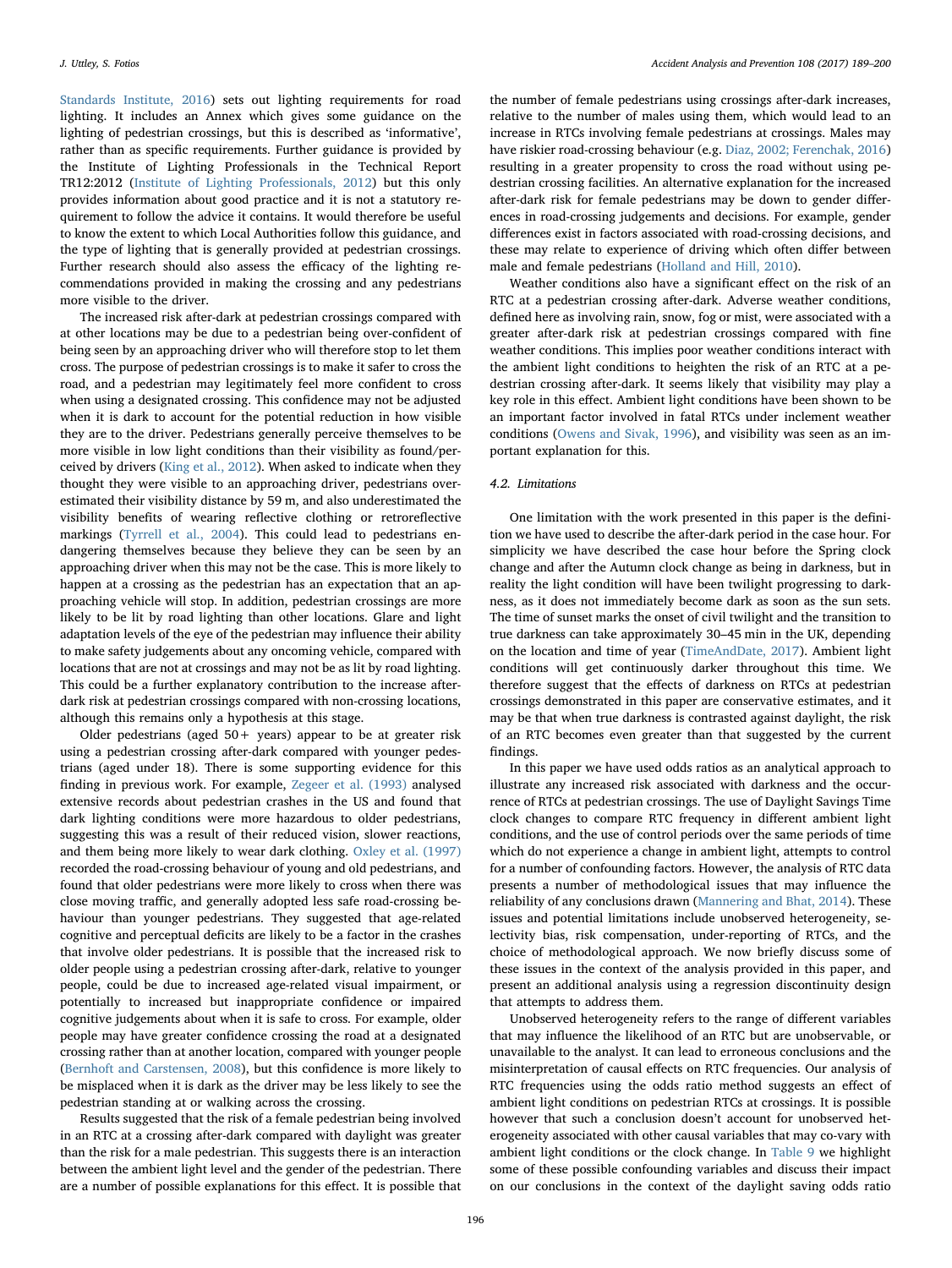|                                      | onfounding variables and implications for current analysis of pedestrian RTCs at crossings. Confounds selected from those discussed in Mar                                                                     |
|--------------------------------------|----------------------------------------------------------------------------------------------------------------------------------------------------------------------------------------------------------------|
| ved hetereogeneity<br>f confounding/ | Description of possible effect                                                                                                                                                                                 |
| gender (driver and<br>strian)        | Risk of involvement in RTC may vary depending on gender and age of<br>variation of gender and age before and after clock could influence<br>either driver or pedestrian (e.g. Massie et al., 1995). Systematic |

mering et al. (2016). Potential confounding variables and implications for current analysis of pedestrian RTCs at crossings. Confounds selected from those discussed in [Mannering](#page-11-34) et al. (2016). Table 9<br>Potential cor

<span id="page-8-0"></span>

| unobserved hetereogeneity<br>Source of confounding/ | Description of possible effect                                                                                                                                                                                                                                                                                              | Impact on conclusions                                                                                                                                                                                                                                                                                                                                                                                                                                                                                                                                                                                                                                                                                                                                                                               |
|-----------------------------------------------------|-----------------------------------------------------------------------------------------------------------------------------------------------------------------------------------------------------------------------------------------------------------------------------------------------------------------------------|-----------------------------------------------------------------------------------------------------------------------------------------------------------------------------------------------------------------------------------------------------------------------------------------------------------------------------------------------------------------------------------------------------------------------------------------------------------------------------------------------------------------------------------------------------------------------------------------------------------------------------------------------------------------------------------------------------------------------------------------------------------------------------------------------------|
| Age and gender (driver and<br>pedestrian)           | vement in RTC may vary depending on gender and age of<br>variation of gender and age before and after clock could influence<br>or pedestrian (e.g. Massie et al., 1995). Systematic<br>RTCs<br>Risk of involy<br>either driver<br>frequency of                                                                              | Detailed data about gender/age of road users is unavailable. However,<br>pedestrians after a clock change - any change in numbers is expected to<br>the use of control hours in the odds ratio method accounts for any<br>systematic change in the numbers of male or female drivers or                                                                                                                                                                                                                                                                                                                                                                                                                                                                                                             |
| Vehicle type                                        | reported RTC, and the number of these vehicle types using the roads<br>Certain types of vehicle may be more likely to be involved in a police-<br>may systematically vary before and after a clock change                                                                                                                   | Use of the control hours is designed to account for any changes in the<br>change due to systematic reasons is expected to affect both control and<br>case hours equally. Pedestrian crossings are usually located in similar,<br>vehicle types using the roads before and after a clock change, as any<br>limits. We expect vehicle types to be similar across the majority of<br>urban locations, e.g. not on major trunk roads with national speed<br>affect the control and case hours equally.                                                                                                                                                                                                                                                                                                  |
| Roadway characteristics                             | Changes in ambient light level could be associated with changes in<br>characteristics, such as those with more road lighting. This could<br>result in more RTCs at locations on the types of roads with these<br>the volume of traffic using different types of road with different<br>characteristics.                     | vary with the change in ambient light. To illustrate this, 80% of RTCs<br>dark compared with during daylight. Pedestrian crossings are situated<br>limits. We therefore do not expect road characteristics to systematically<br>in similar locations, for example with similar road lighting and speed<br>pedestrian crossings are located on would receive greater use after-<br>at crossings in the case hour occurred in a single-carriageway road<br>We are not aware of any evidence suggesting the types of road<br>during both daylight and after-dark conditions.<br>pedestrian crossing locations.                                                                                                                                                                                         |
| Vehicle and pedestrian volumes                      | direct correlation with the number of RTCs. If there is an association<br>between vehicle/pedestrian volume and the periods before and after<br>The number of vehicles and pedestrians using a road will have a<br>a clock change, or the change in ambient light, this is likely to<br>frequency of RTCs.<br>influence the | Control hours in the odds ratio method we have used aim to control for<br>helping to keep traffic volumes constant. However, we cannot rule out<br>seasonal changes in traffic volumes - any change in volumes following<br>would be for a decrease in vehicle and pedestrian numbers after-dark<br>Furthermore, the daylight savings transition allows the same time of<br>a change in traffic volumes and therefore in risk exposure associated<br>the day to be compared, whilst the ambient light condition changes,<br>a clock change should be reflected in both control and case hours.<br>with a change in ambient light. The expected direction of change<br>(e.g. Uttley and Fotios, 2017). This would suggest our results<br>underestimate the increase in risk after-dark at crossings. |
| Driver/pedestrian behaviour                         | change, or when ambient light conditions change. This may change<br>Driver or pedestrian behaviour may vary before and after a clock<br>the likelihood of involvement in an RTC.                                                                                                                                            | clock change may reduce how much sleep is obtained, and this may not<br>Comparison of RTCs before and after a clock change at the same time<br>results however is a potential change in alertness as a result of the time<br>shift produced by the clock change. The time change following Spring<br>change (Harrison, 2013; Barnes and Wagner, 2009). Any net reduced<br>behaviour. One behavioural factor that may have contributed to our<br>alertness could increase RTCs. However, any increase should affect<br>be counterbalanced by an increase in sleep for the Autumn clock<br>of day aims to control for variations in driver and pedestrian<br>RTCs in the control hour and case hour equally.                                                                                          |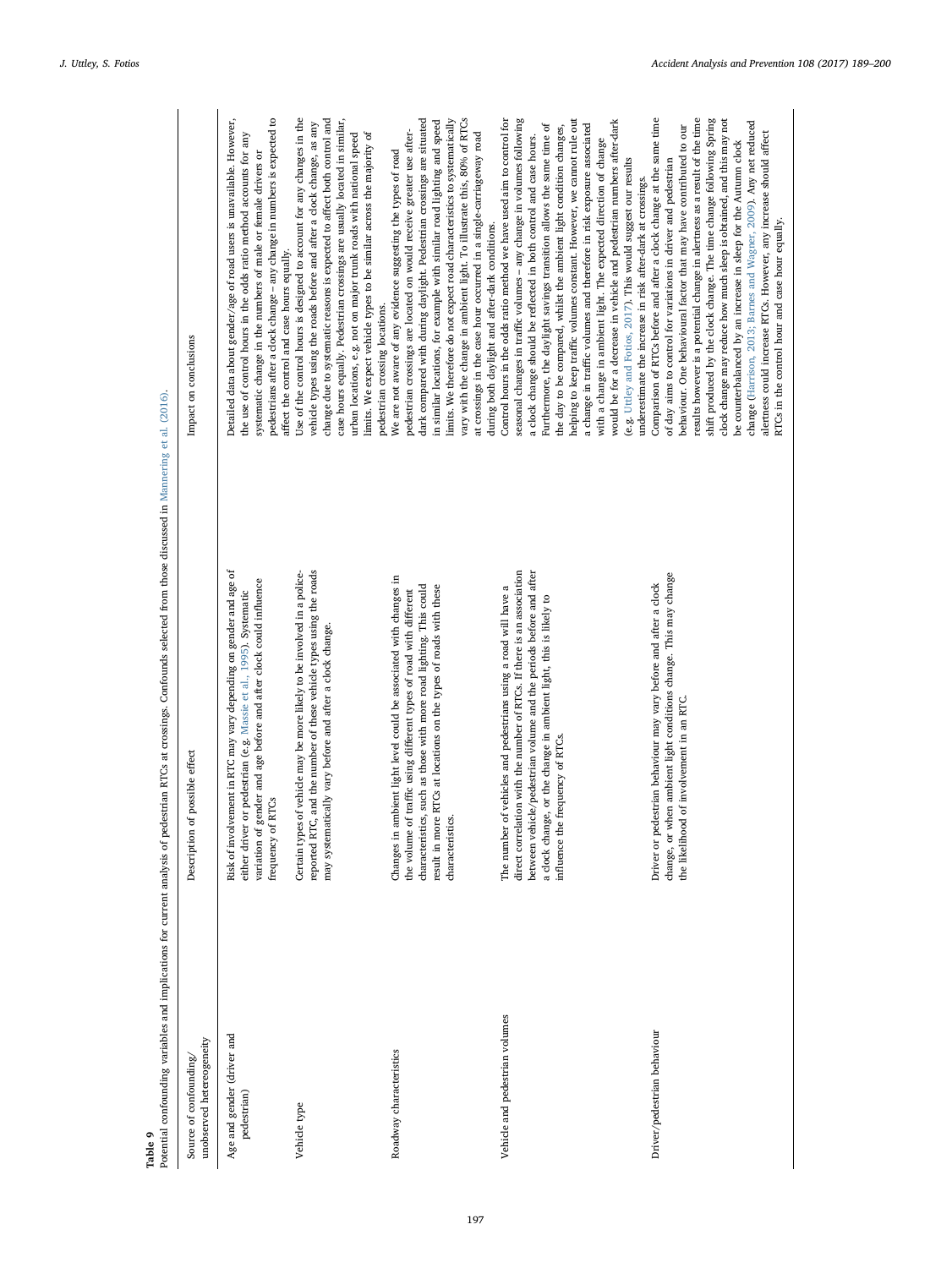#### method we have used.

[Table 9](#page-8-0) discusses potential confounding variables and their relevance and implications for the existing analysis of RTCs at pedestrian crossings. Our empirical approach, using odds ratios, control periods and the daylight savings time transition to compare changes in ambient light at the same time of day, is capable of accounting for most of these. One limitation that should be highlighted though is the potential change in exposure due to changes in vehicle and pedestrian volumes that could occur either side of a clock change, and the transitions in ambient light. We assume constant frequencies of pedestrians and drivers before and after a clock change in the same one hour period. The habitual nature of travelling ([Gärling and Axhausen, 2003](#page-11-18)) means we can have some confidence in this assumption, particularly because the case hour (ranging between 16:10–19:02, GMT, depending on location and season) coincided with evening commuting times and commuting behaviour is a strongly habitual behaviour [\(Aarts et al., 1998](#page-10-8)). Nevertheless, it is possible that exposure rates varied before and after the clock change. However, it is anticipated that any difference would likely be due to an increase in travellers during daylight compared with after-dark ([Uttley and Fotios, 2017](#page-11-36)). If this is the case, the estimates of increased risk to pedestrians on pedestrian crossings after-dark compared with during daylight presented in this paper are likely to be an underestimate, as we would anticipate increased exposure during daylight than after-dark.

Whilst we have used odds ratios as our method for illustrating any risk associated with after-dark conditions, a number of other analytical methods could have been used which may also have provided some protection against potential confounding factors, such as random parameter models, latent class models or regression discontinuity ([Mannering et al., 2016](#page-11-34)). The choice of analytical method used could potentially influence the conclusions that are made, particularly because there is no current consensus on which method is superior ([Mannering and Bhat, 2014\)](#page-11-33). As a final validation of our conclusions therefore, we have used an alternative method to odds ratio, regression discontinuity, to assess whether our main conclusion about the increased risk of an RTC at a crossing after-dark, holds true.

### 4.3. Regression discontinuity analysis

Regression discontinuity ([Thistlethwaite and Campbell, 1960](#page-11-38)) – RD – is an analysis method that helps account for unobserved heterogeneity and allows causal conclusions to be drawn from non-randomised designs. The method can be applied to compare two groups of data, where these groupings are assigned based on a predetermined threshold value on an 'assignment' variable. An example of such an assignment variable might be student academic achievement as measured through a test score or ranking, and whether the student then receives a scholarship or not based meeting a threshold value on this test score (e.g. [Zhang et al.,](#page-11-39) [2016\)](#page-11-39). The fixed threshold on the assignment variable creates a 'discontinuity', with subjects on one side of this discontinuity being assigned to one group and those on the other side being assigned to another group. Theoretically, the subjects just below and just above this cutoff are highly comparable, and a comparison of two separate regression models fitted to the data below and above this cutoff can reveal whether there is a difference between the two groups of data. Further explanation of the logic behind RD designs can be found in [Imbens and Lemieux \(2008\).](#page-11-40)

The daylight savings time transitions used in our analysis provide a clear discontinuity, with RTCs occurring in one light condition on one side of the clock change, and in another light condition on the other side. This method has been used in previous research involving daylight saving time and vehicle collisions ([Smith, 2016\)](#page-11-41). RD analysis was carried out using the R package rddtools [\(Stigler and Quast, 2015\)](#page-11-42). The number of RTCs at pedestrian crossings during the case hour were summed for each day within the 2-week period before and after the clock change in each year and season. Each day was labelled with its

position (DayN) in terms of the number of days it occurred before or after the day of the clock change (clock change day, always a Sunday, was zero). For example, the first Monday after the clock change was DayN +1, the last Friday before the clock change was DayN −12. The DayN values for the Spring clock change had their sign reversed, with DayN +1 becoming DayN  $-1$  and so on. This ensured that a positive DayN consistently represented the period when the case hour was in darkness, and a negative DayN represented the period when the case hour was in daylight. RTC frequency varies depending on the day of the week, with particular variations observed at weekends ([Broughton](#page-10-2) [et al., 1999\)](#page-10-2). Pedestrian frequencies, and therefore exposure rates, may also vary depending on the day of the week. Therefore, data falling on a Saturday or Sunday were excluded from the RD analysis, and the remaining data was demeaned by subtracting the mean frequency of RTCs at pedestrian crossings for the appropriate weekday and year from the RTC sum for each DayN, following [Smith \(2016\).](#page-11-41) The resulting dataset of demeaned values for each DayN, season and year were checked against assumptions required for carrying out a regression discontinuity analysis, following methods outlined in [Thoemmes et al. \(2017\)](#page-11-43). The McCrary sorting test ([McCrary, 2008](#page-11-44)) was not significant ( $z < 0.001$ ,  $p = 1.0$ ), indicating no violation of the assumption that there are no discontinuities in the assignment variable (DayN). Placebo tests were also carried out, with treatment effects plotted at different cutoff thresholds ranging between DayN  $\pm$  3 and DayN  $\pm$  10. This showed that all placebo cutoffs had confidence intervals that substantially covered a treatment effect of zero, suggesting no violation of the assumption that the treatment effect (i.e. a change in the number of RTCs at pedestrian crossings) only occurred at the cutoff (DayN =  $0$ , day of the clock change). Regression discontinuity analysis was deemed to be appropriate based on the results of these assumption tests.

A parametric, global regression approach was selected for the analysis, this being preferred to a local, non-parametric method because it includes all data rather than a selection of data around the cutoff at  $DayN = 0$ . Although there is an immediate difference in ambient light condition following a clock change, in practical terms this distinction is likely to increase the further away from the cutoff DayN progresses, as the time the case hour is in twilight reduces and the difference in ambient light condition before and after the clock change becomes more extreme. Therefore using a local approach which selects only a subset of data within a bandwidth around the day of the clock change may underestimate the effect of the discontinuity in ambient light. The parametric global method was implemented using the rdd reg lm function in the rddtools R package. Linear regression rather than a higher-order polynomial was used [\(Gelman and Imbens, 2014](#page-11-45)). [Fig. 5](#page-10-12) shows the results of the regression discontinuity analysis. Note that a positive DayN indicates the ambient light condition was darkness, as the DayN order for Spring clock changes was reversed. Also note that the plot in [Fig. 5](#page-10-12) shows mean values for each DayN, averaged across all seasons and years, however the regression discontinuity analysis utilises all values, not just the averaged values. These results suggest the darkness was associated with an increase in the frequency of RTCs at pedestrian crossings during the case hour of 0.72 per day, and this increase was statistically significant ( $p = 0.03$ ). It is also noticeable that following the DayN  $= 0$  cutoff, the regression line follows and upward slope. This suggests the frequency of RTCs may increase as the distance from the day of the clock change increases. This may be because the magnitude of darkness is also increasing. Although the clock change results in a qualitative shift in ambient light condition, the case hour in the afterdark period is actually twilight tending to darkness. The transition between twilight and true darkness becomes earlier each day, the greater the number of days from the clock change. This upward slope therefore provides further suggestive evidence that changes in ambient light conditions are causally linked to the risk of an RTC at a pedestrian crossing.

As further confirmation of the effect of ambient light, a similar regression discontinuity analysis was also applied to RTCs that occurred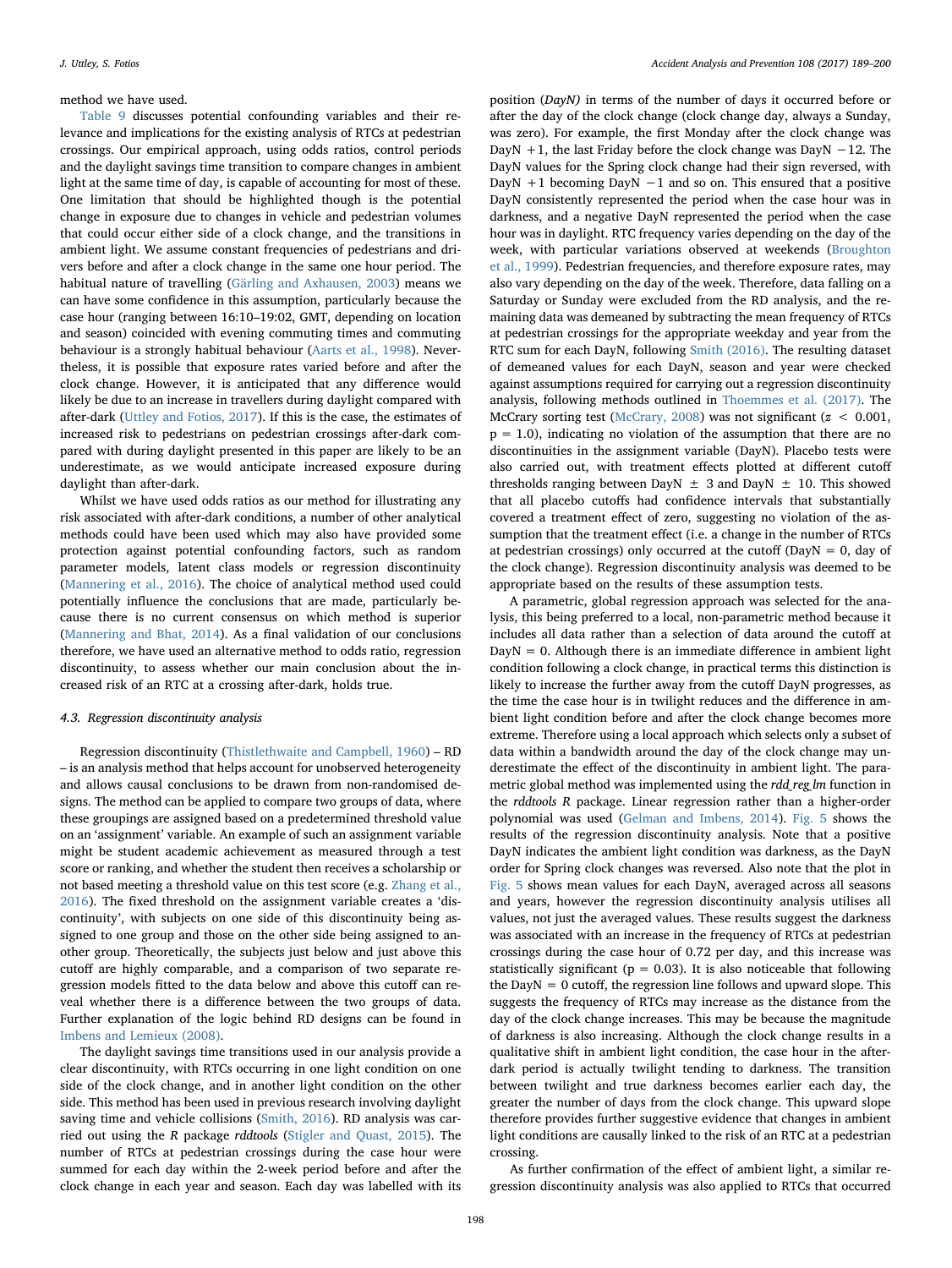<span id="page-10-12"></span>

Fig. 5. Regression discontinuity plot for RTCs in case hour, showing standardised daily mean RTCs by DayN, with DayN = day of clock change. Standardised daily mean calculated by subtracting appropriate weekday mean from each indivdiaul DayN value for each season and year. DayN represents number of days from day of clock change, with order of days around Spring clock change reversed so that  $DayN > 0$  is in dark ambient light conditions.

<span id="page-10-13"></span>

Fig. 6. Regression discontinuity plot for RTCs in control hours, showing standardised daily mean RTCs by DayN, with DayN = day of clock change. Standardised daily mean calculated by subtracting appropriate weekday mean from each indivdiaul DayN value for each season and year. DayN represents number of days from day of clock change, with order of days around Spring clock change reversed so that DayN  $> 0$  is in dark ambient light conditions.

in the control hours, when the ambient light did not change at the cutoff (DayN = 0). The results are plotted in [Fig. 6.](#page-10-13) There is no statistical difference ( $p = 0.50$ ) in the standardised frequency of RTCs in the control hours, before and after a clock change. This is the anticipated result, as the ambient light condition did not change in the control hours following a clock change.

As a final sensitivity check, the regression discontinuity analysis was run again but instead using a non-parametric, local linear regression approach, using the rdd\_reg\_np function in rddtools. An optimal bandwidth of 10.6 was selected using the Imbens-Kalyanaraman estimator ([Imbens and Kalyanaraman, 2012](#page-11-46)). This approach also produced a significant difference before and after the cutoff, with an estimated increase in daily frequency of RTCs at pedestrian crossings in the case hour of 0.77 ( $p = 0.04$ ).

#### 5. Conclusion

This paper demonstrates that the ambient light condition has a significant impact on the risk of a pedestrian being injured in an RTC at a pedestrian crossing. The risk after-dark at a crossing appears to be

greater than at other locations on the road. It is clear that this risk is not due to a lack of road lighting at crossings, as road lighting was present at 98% of pedestrian RTCs at a crossing after-dark. However, this raises the question of whether the lighting at crossings is adequate and sufficiently improves its conspicuity and the visibility of any pedestrians waiting at or walking on it. A further factor that may be linked to the increased risk at pedestrian crossings after-dark is the confidence a pedestrian may have when deciding to cross, and the anticipated behaviour of approaching drivers. The decision to cross a road relies on accurate judgement of the speed, distance and intentions of any approaching vehicle. These judgements are likely to be impaired under low light levels. For example, the light levels generally found on roads after-dark are mesopic. Vision under mesopic conditions relies predominantly on the rod rather than cone photoreceptors, and motion perception, spatial and temporal resolution are all impaired as a result ([Gegenfurtner et al., 1999; Boyce, 2014\)](#page-11-47). This can lead to poor judgements of speed under low light levels ([Plainis et al., 2006\)](#page-11-48), which may give pedestrians a false impression of whether it is safe to cross the road. Crossing at a designated crossing may heighten confidence further, and give pedestrians the belief that an approaching vehicle may be slowing, or that they have been seen by the driver.

The findings reported in this paper suggest two important areas of research that require further work. The first relates to the lighting of pedestrian crossings, in particular whether existing lighting is adequate and how it could be improved to make the crossing itself as well as any pedestrians using it more visible. The second relates to the crossing behaviour of pedestrians, and investigating the judgements about the safety of crossing the road at a designated crossing after-dark in particular.

### Funding

This work was supported by the Engineering and Physical Sciences Research Council (EPSRC), grant number EP/M02900X/1.

#### References

- <span id="page-10-6"></span>[AA Foundation, 1994. Pedestrian Activity and Accident Risk. AA Foundation for Road](http://refhub.elsevier.com/S0001-4575(17)30320-2/sbref0005) [Safety Research. University of London and Steer Davies Gleave, London](http://refhub.elsevier.com/S0001-4575(17)30320-2/sbref0005).
- <span id="page-10-8"></span>[Aarts, H., Verplanken, B., Knippenberg, A., 1998. Predicting behavior from actions in the](http://refhub.elsevier.com/S0001-4575(17)30320-2/sbref0010) [past: repeated decision making or a matter of habit? J. Appl. Soc. Psychol. 28 \(15\),](http://refhub.elsevier.com/S0001-4575(17)30320-2/sbref0010) 1355–[1374](http://refhub.elsevier.com/S0001-4575(17)30320-2/sbref0010).
- <span id="page-10-7"></span>[Al-Ghamdi, A.S., 2002. Pedestrian-vehicle crashes and analytical techniques for strati](http://refhub.elsevier.com/S0001-4575(17)30320-2/sbref0015)fied [contingency tables. Accid. Anal. Prev. 34 \(2\), 205](http://refhub.elsevier.com/S0001-4575(17)30320-2/sbref0015)–214.
- [Barnes, C.M., Wagner, D.T., 2009. Changing to daylight saving time cuts into sleep and](http://refhub.elsevier.com/S0001-4575(17)30320-2/sbref0020) [increases workplace injuries. J. Appl. Psychol. 94 \(5\), 1305](http://refhub.elsevier.com/S0001-4575(17)30320-2/sbref0020).
- <span id="page-10-10"></span>[Bernhoft, I.M., Carstensen, G., 2008. Preferences and behaviour of pedestrians and cy](http://refhub.elsevier.com/S0001-4575(17)30320-2/sbref0025)[clists by age and gender. Transp. Res. Part F: Tra](http://refhub.elsevier.com/S0001-4575(17)30320-2/sbref0025)ffic Psychol. Behav. 11 (2), 83–95.
- <span id="page-10-9"></span>[Boyce, P.R., 2014. Human Factors in Lighting, Third edition. CRC Press, Boca Raton](http://refhub.elsevier.com/S0001-4575(17)30320-2/sbref0030). [British Standards Institute, 2016. BS EN 13201-2:2015: Road Lighting. Part 2:](http://refhub.elsevier.com/S0001-4575(17)30320-2/sbref0035)
- [Performance Requirements. BSI Standards Limited, UK.](http://refhub.elsevier.com/S0001-4575(17)30320-2/sbref0035)
- <span id="page-10-2"></span>[Broughton, J., Hazelton, M., Stone, M., 1999. In](http://refhub.elsevier.com/S0001-4575(17)30320-2/sbref0040)fluence of light level on the incidence of [road casualties and the predicted e](http://refhub.elsevier.com/S0001-4575(17)30320-2/sbref0040)ffect of changing 'summertime'. J. R. Stat. Soc.: [Ser. A \(Stat. Soc.\) 162 \(2\), 137](http://refhub.elsevier.com/S0001-4575(17)30320-2/sbref0040)–175.
- <span id="page-10-0"></span>Department for Transport, 2015a. Working Together to Build a Safer Road System. British Road Safety Statement. Retrieved from Department for Transport: [https://www.gov.](https://www.gov.uk/government/uploads/system/uploads/attachment_data/file/487949/british_road_safety_statement_web.pdf) [uk/government/uploads/system/uploads/attachment\\_data/](https://www.gov.uk/government/uploads/system/uploads/attachment_data/file/487949/british_road_safety_statement_web.pdf)file/487949/british\_ road safety statement web.pdf (Accessed 25 January 2017).
- <span id="page-10-3"></span>Department for Transport, 2015b. Facts on Pedestrian Casualties. June 2015. Retrieved from Department for Transport: [https://www.gov.uk/government/uploads/system/](https://www.gov.uk/government/uploads/system/uploads/attachment_data/file/448036/pedestrian-casualties-2013-data.pdf) uploads/attachment\_data/fi[le/448036/pedestrian-casualties-2013-data.pdf](https://www.gov.uk/government/uploads/system/uploads/attachment_data/file/448036/pedestrian-casualties-2013-data.pdf) (Accessed 31 January 2017).
- <span id="page-10-1"></span>Department for Transport, 2016a. Reported Road Casualties in Great Britain: Main Results 2015. . Retrieved from Department for Transport: [https://www.gov.uk/](https://www.gov.uk/government/uploads/system/uploads/attachment_data/file/556396/rrcgb2015-01.pdf) [government/uploads/system/uploads/attachment\\_data/](https://www.gov.uk/government/uploads/system/uploads/attachment_data/file/556396/rrcgb2015-01.pdf)file/556396/rrcgb2015-01. [pdf](https://www.gov.uk/government/uploads/system/uploads/attachment_data/file/556396/rrcgb2015-01.pdf) (Accessed 25 January 2017).
- <span id="page-10-4"></span>Department for Transport, 2016b. Table SPE0113. Percentage of Cars Exceeding the Speed Limit by Hour of Day on Roads with Free Flowing Conditions in Great Britain, 2015. Retrieved from Department for Transport: [https://www.gov.uk/government/](https://www.gov.uk/government/statistical-data-sets/spe01-vehicle-speeds) [statistical-data-sets/spe01-vehicle-speeds](https://www.gov.uk/government/statistical-data-sets/spe01-vehicle-speeds) (Accessed 09 February 2017).
- <span id="page-10-11"></span>[Diaz, E.M., 2002. Theory of planned behavior and pedestrians](http://refhub.elsevier.com/S0001-4575(17)30320-2/sbref0065)' intentions to violate traffic [regulations. Transp. Res. Part F: Tra](http://refhub.elsevier.com/S0001-4575(17)30320-2/sbref0065)ffic Psychol. Behav. 5 (3), 169–175.
- <span id="page-10-5"></span>[Elvik, R., Christensen, P., Amundsen, A., 2004. Speed and Road Accidents: An Evaluation](http://refhub.elsevier.com/S0001-4575(17)30320-2/sbref0070) [of the Power Model. The Institute of Transport Economics \(TOI\), Oslo \(TOI report](http://refhub.elsevier.com/S0001-4575(17)30320-2/sbref0070)